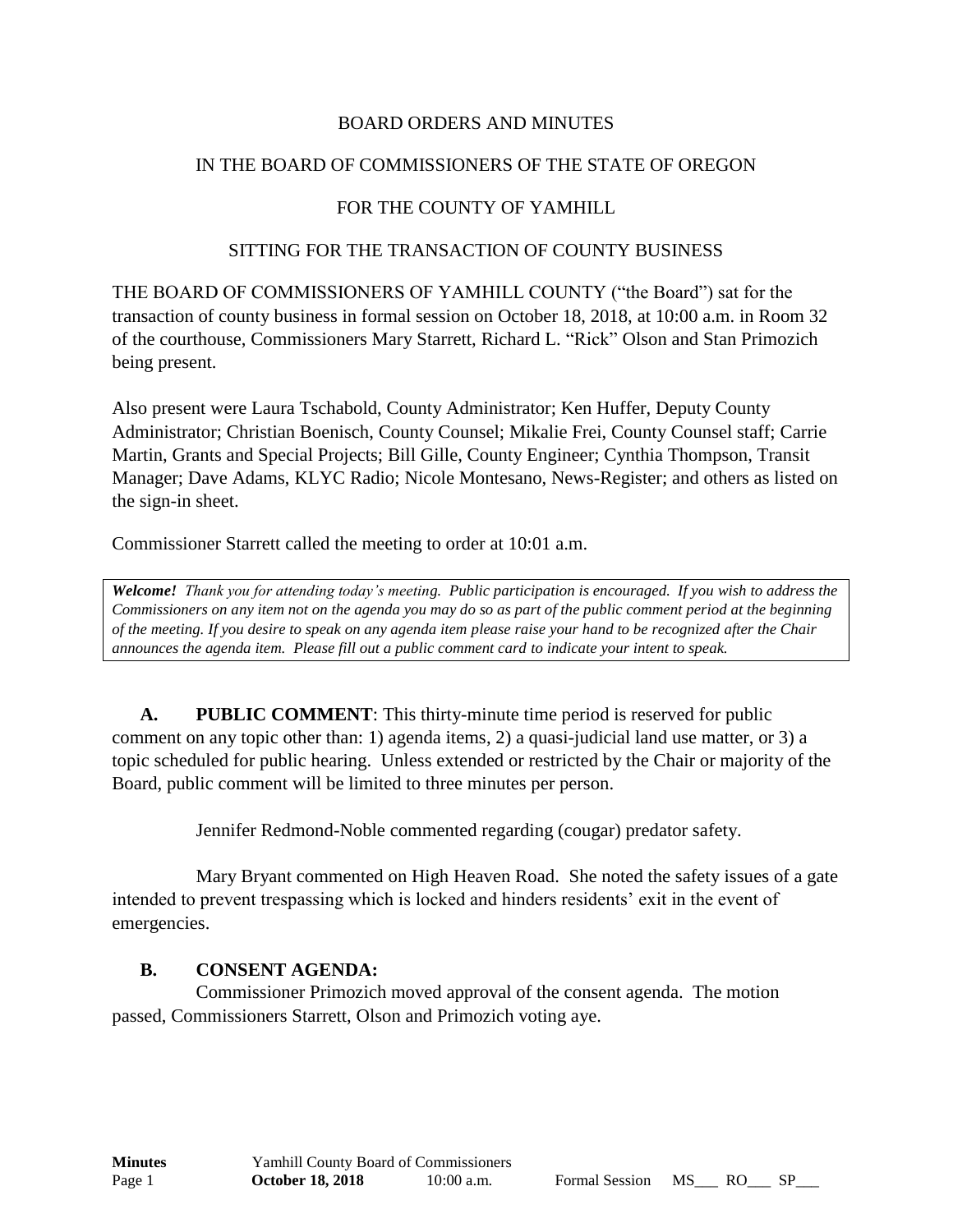Contracts/Grants

1. **B.O. 18-373** - Approval of an agreement between Yamhill County and Gormley Plumbing (B.O. 18-160) in the amount of \$49,689 for the purpose of the Abacus House restroom addition.

2. **B.O. 18-374** - Approval of an agreement between Yamhill County and Gillespie Graphics for the YCTA bus wrap graphics project in the amount of \$138,248.17.

3. **B.O. 18-375** - Approval of a contract employee agreement between Yamhill County and Kenneth Huffer as County Administrator, effective January 1, 2019.

## Plan

4. **B.O. 18-376** - Approval of the adoption of the Yamhill County Transit Area (YCTA) Transit Development Plan, effective October 15, 2018.

# **Surplus**

5. **B.O. 18-377** - Approval to declare two buses (#305 and #400) as surplus and authorize Public Works to sell at auction.

6. **B.O. 18-378** - Approval to remove bus #402 from the surplus list so it can be used as a reserve vehicle until new vehicles arrive.

Commissioner Starrett called for a recess at 10:18 a.m. due to an earthquake drill and reconvened at 10:30 a.m.

**C. OLD BUSINESS:** None.

**D. OTHER BUSINESS** (Add-ons and non-consent items):

1. Consideration of the designation of two seats on the Yamhill County Transit Advisory Committee (YCTAC) "Workforce" and/or "Education /CTE".

There was discussion regarding the addition of two additional committee members. Ms. Thompson noted there was no interest from the education sector at the time of membership considerations. The approved number of approved committee members meets the November 1, 2018 deadline criteria.

Commissioner Olson moved approval of item D1, to include workforce and/or education members prior to the June 30, 2019 appointment date. The motion failed, Commissioner Olson voted aye and Commissioners Starrett and Primozich voted nay.

2. **B.O. 18-379** - Consideration of discussion of the approval of the opening of the OLGIF account.

Christian Boenisch stated the purpose of the request based on the Treasurer's recommendation to open the OLGIF account.

Commissioner Olson moved approval of item D2. The motion passed, Commissioners Starrett, Olson and Primozich voting aye.